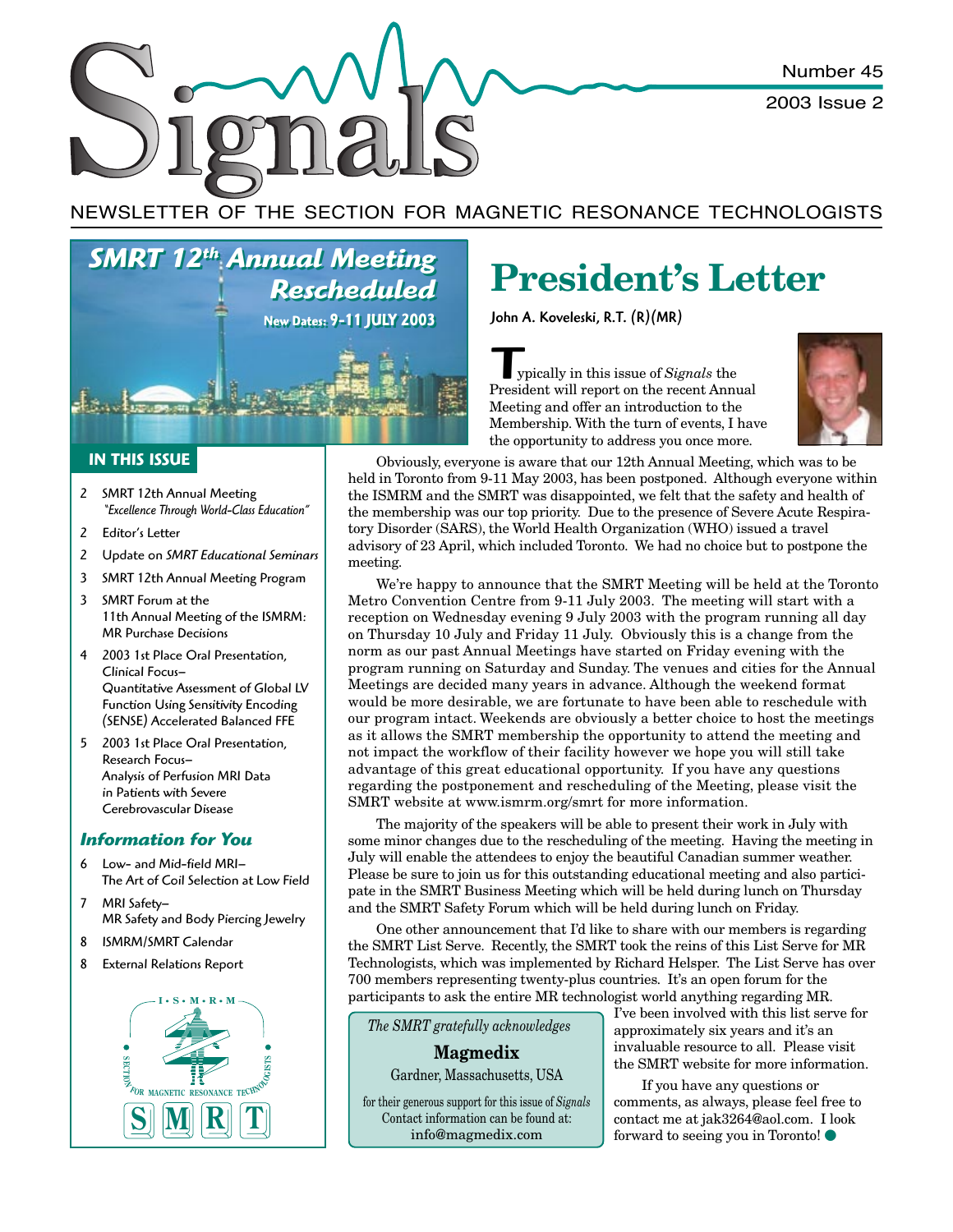### **Editor's Letter**

Julie Strandt-Peay, B.S.M., R.T. (R)(MR)



### reetings.

G In this issue of *Signals* you will find information about the rescheduled SMRT Annual Meeting. Please see the articles by President, **John Koveleski** and Program Chair, **Laurian Rohoman**. Annual Meeting Program

changes are included for your review and **Nanette Keck** presents the *SMRT Forum on MR Purchase Decisions.* The *SMRT Educational Seminars* series Home Study update by **Kelly Baron** discusses the quarterly offering. External Liaison, **Maureen Hood**, shares important information for all technologists in the field pertaining to new educational standards, federal legislation and allied health initiatives. We appreciate the continuing support of MR safety expert **Frank Shellock** and his report. **Bill Faulkner** shares information in his Low and Mid-field MR column. Also featured in this issue are the first place abstracts in clinical and research as judged by the Education Committee, chaired by **Julia Lowe**. These winners will give an oral presentation of their papers at the Annual Meeting. Please note the calendar of events and the popular "Highlight Your Site" information. You may notice that this issue of *Signals* is a bit more brief than previous issues. Due to the postponement of the Annual Meeting and associated timelines, we are gearing up for a jammed packed offering with Annual Meeting news, abstracts, interesting articles and news for you about the field of MR in the next quarterly issue.  $\bullet$ 

### **Update on** *SMRT Educational Seminars*

Kelly D. Baron B.S., R.T. (R)(MR), Chair, SMRT Publications Committee



The *SMRT Educational Seminars*<br>series Home Study for this quarter is "Fundamental Principles of MR series Home Study for this quarter is *"Fundamental Principles of MR Imaging of the Head, Neck, and Spine."* This educational material is from two chapters in a book entitled *"MRI Survival Guide"* by Jim D. Cardoza, M.D.

and Robert J. Herfkens, M.D. I have found this book to be a great foundation for technologists entering the field, as well as, a good refresher for those re-entering clinical work. I always recommend this text, especially now with the extreme shortage of technologists and limited amount of formal training available.

The entire book, including the chapters presented here for your study, is well organized and provides a quick reference for the most common findings in the head, neck, and spine. The text explains what the radiologist looks for in each imaging sequence and instances where particular sequences should be acquired by the technologist. I hope you enjoy this clinical learning experience.

# **Announcing the SMRT 12th Annual Meeting to be held 9-11 July 2003**

Laurian Rohoman, A.C.R., R.T. (R)(MR), 2003 Program Committee Chair



O n behalf of the SMRT and the Program that the SMRT 12th Annual Meeting will now take Committee I am very pleased to announce place on 9-11 July 2003 at the Metro Toronto Convention Centre in Toronto. We hope that many of you have already made plans to join us in July.

The theme of the 2003 meeting is *"Excellence Through World-Class Education."* The goal of the

SMRT is to advance the continuing education for MRI/S technologists worldwide. We have assembled a team of very dedicated, enthusiastic speakers, all experts in their field, who are determined to share their knowledge on the latest and most advanced MR technology and applications with all MR technologists. This program will allow you to enhance your knowledge in the field of MR.

The Poster Exhibit and Walking Tour Reception will now be held on Wednesday evening, 9 July 2003 at 18:30. Come and meet fellow technologists from around the world and share ideas and experiences with them in a relaxed and informal atmosphere. This year a new event will be added to the Poster Exhibit Reception, five selected poster authors will give a short oral presentation of their work during the poster exhibit, beginning at 19:00. This year a record setting 64 abstracts from 16 different countries have been submitted. We are very proud of all who have contributed.

The didactic portion of the meeting will start off early Thursday morning 10 July at 07:45 with opening remarks from both the President and the Program Chair. Selected proffered papers will be presented as part of the program.

The annual SMRT Business Meeting will take place during the lunch hour on Thursday. This is an excellent way to learn more about the SMRT and to become actively involved in the Organization. After the Business Meeting, awards will be presented for the best oral and poster presentations. Special Recognition Awards will also be presented at this time.

Following last year's success, the popular Safety Forum will be held on Friday 11 July during the lunch hour. Dr. Shellock will be moderating the forum and a panel of safety experts will discuss current safety issues. There will be ample time for questions from the audience during the forum.

After two days of extensive learning, why not take some time off to enjoy the hospitality, the warm July weather and the many great attractions the city of Toronto has to offer. Please make plans now to join us on 9-11 July 2003 for a change in your routine and a great 2-day educational meeting. See you in Toronto in July.

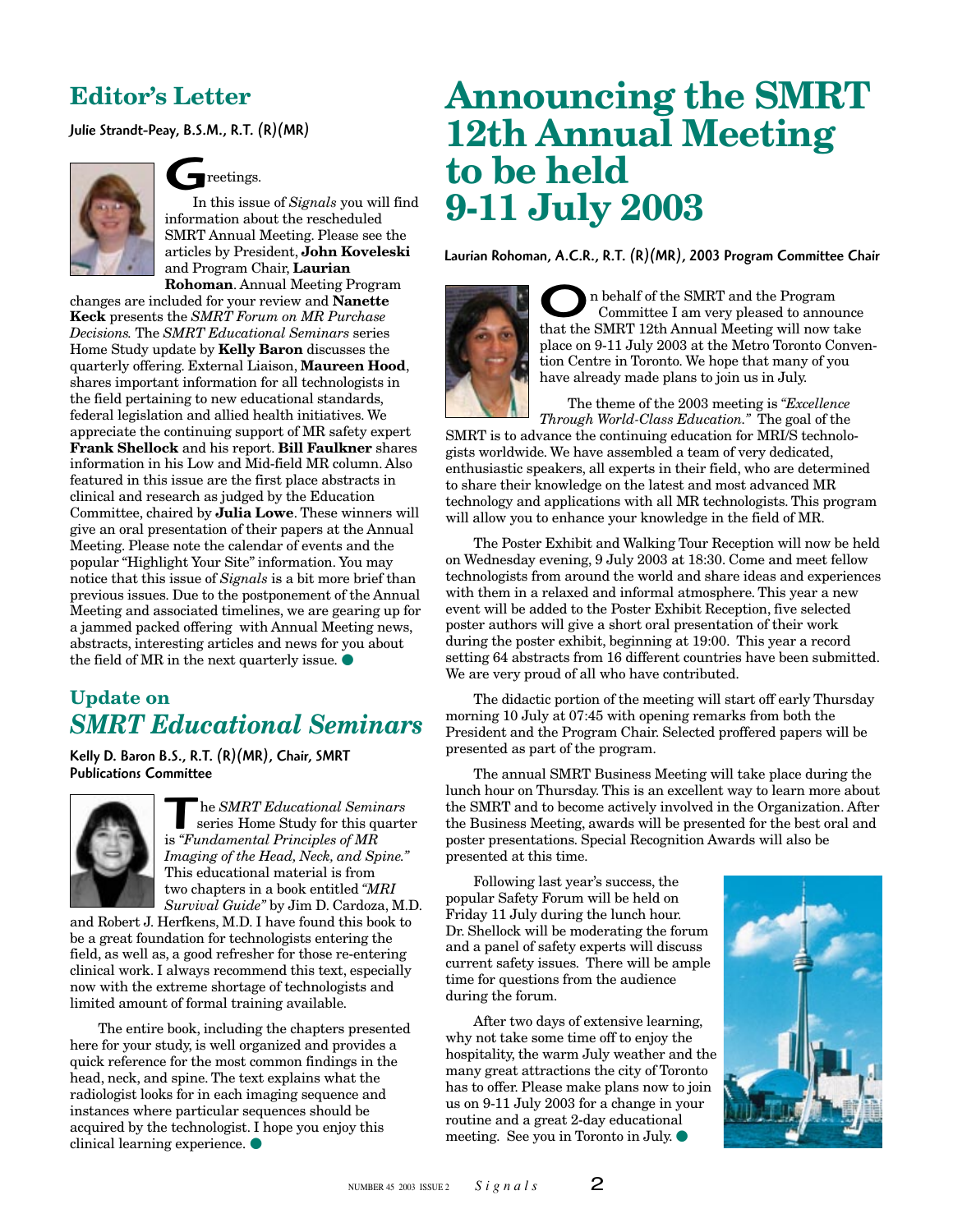### *"Excellence Through World-Class Education"* **SMRT 12th Annual Meeting Program**

(16 Category A CE credits have been approved by the ASRT and the CAMRT for the 2-day meeting)

#### *The meeting will commence with a Poster Exhibit and Walking Tour Reception on Wednesday evening, 9 July at 18:30*

#### **Thursday, 10 July 2003, 07:45-17:30, Room 701, Accredited: 7 CE**

- 07:45 **Welcome and Announcements** *Morning Moderator: Muriel Cockburn, D.C., R.B.Sc.(Hons), P.Gd. CERT. MRI*
- 08:00 **Basics of Functional Neuro Imaging 1 CE** *Anne Sawyer-Glover, B.S., R.T.(R)(MR), Stanford University, Stanford, California, USA*
- 09:00 **Cardiac Imaging 1 CE** *Naeem Merchant, M.D., Toronto Hospital, Toronto, Ontario, Canada*
- 10:15 **Physics: New Pulse Sequences 1 CE** *William Faulkner, B.S., R.T.(R)(MR)(CT), William Faulkner & Associates, Chattanooga, Tennessee, USA*
- 11:15-11:45 **Proffered Papers: Improving Clinical Imaging Techniques in MRI – 0.5 CE**
- 11:15 *1st Place Award– Clinical Focus Mercedes Pereyra, R.T.,* "Quantitative Assessment of Global LV

Function Using Sensitivity Encoding (SENSE) Accelerated Balanced FFE"

- 11:25 *2nd Place Award– Clinical Focus Claudio Arena, R.T. (CT)(MR),* "Robust Small Field-of-View, High Resolution Contrast Enhanced MRA (CE-MRA) of Renal Arteries Using Sensitivity Encoding in Two Dimensions (2D-SENSE)"
- 11:35 *3rd Place Award– Clinical Focus Eva Wembacher, R.T.,* "Comparison of Different Techniques for MR-Colonography"
- 11:45 SMRT Business Meeting and Awards Luncheon
- *Afternoon Moderator: Maureen Ainslie, M.S., R.T. (R)(MR)*
- 13:30 **Breast Imaging 1 CE** *Petrina Causer, M.D., Sunnybrook and Women's College Health Sciences Centre, Toronto, Ontario, Canada*
- 14:30 **Pulse Sequences and Protocols in MSK 1 CE** *Garry Gold, M.D., Stanford University, Stanford, California, USA*
- 15:45 **Proffered Paper–** *President's Award– Eva Wembacher, R.T.,* "Combined Small and Large Bowel MR Imaging in Patients with Inflammatory Bowel Disease"
- 16:00 **Pre- and Postnatal Pediatric Neuromaging: How and Why – 1 CE** *Erin Simon, M.D., Children's Hospital of Pennsylvania, Philadelphia, Pennsylvania, USA*
- 17:00 **Assessment of Gastrointestinal Disorders 0.5 CE** *Silke Bosk, R.T. and Thomas Lauenstein, M.D., University Hospital Essen, Essen, Germany*
- 17:30 Adjournment

#### **Friday, 10 July 2003, 07:45-17:30, Room 701, Accredited: 9 CE**

- 07:45 **Welcome and Announcements** *Morning Moderator: Julie Lowe, B.S., R.T. (R)(MR)*
- 08:00 **Functional MRI: Past, Present, and Future 1 CE** *Peter Bandettini, Ph.D., NIH-NIMH Laboratory of Brain and Cognition, Bethesda, Maryland, USA*
- 09:00 **Stroke Imaging 1 CE** *Richard Frayne, Ph.D.,University of Calgary, Calgary, Alberta, Canada*
- 10:15 **Contrast Enhanced MR of the Abdomen: Contrast Agents, Techniques, and Findings – 1 CE** *Richard Semelka, M.D., University of North Carolina at Chapel Hill, Chapel Hill, North Carolina, USA*
- 11:15 **MRI Safety Forum and Luncheon 2 CE** *Frank Shellock, Ph.D., Moderator*

*Afternoon Moderator: Laurian Rohoman, A.C.R., R.T. (R)(MR)*

- 13:15 **Proffered Papers Improving on the Analysis and Assessment of MRI Data with New Developments in MRI Research – 0.5 CE**
- 13:15 *1st Place Award– Research Focus Heather Ducie, B.Sc. (Hons) R.T. (MR),* "Analysis of Perfusion MRI Data in Patients with Severe Cerebrovascular Disease"
- 13:30 *2nd Place (Tie) Award– Research Focus Wendy Strugnell, R.T.,* "Cardiac MRI Analysis of RV Function– A New Approach"
- 13:45 **Talking Sense and Non-Sense in Parallel Imaging 1 CE** *Donald W. McRobbie, Ph.D., Charing Cross Hospital, London, England*
- 14:45 Break
- 15:00 **MRI of the Female Pelvis: Emphasis on Technique 1 CE** *Eric Outwater, M.D., The University of Arizona HSC, Tucson, Arizona, USA*
- 16:00 **Why 3T? 1 CE** *David W. Stanley, B.S., R.T. (R)(MR), GE Medical Systems, Milwaukee, Wisconsin, USA*
- 17:00 **Proffered Papers Clinical Studies that are Diagnosed with Functional MRI – 0.5 CE**
- 17:00 "Improvement in the Selection of Stereotactic Biopsy Target in Intracerebral Gliomas Using T2\* Perfusion," *Filip De Ridder, R.T.*
- 17:10 "The Preoperative Assessment of Mitral Regurgitation by Magnetic Resonance Imaging: A Series of 6 Patients," *Cindy Comeau, B.S., R.T. (N)(MR)*
- 17:20 "Dynamic Contrast Enhanced Bilateral Breast Technique," *David Stanley, B.S., R.T. (R)(MR)*
- 17:30 Adjournment

### **SMRT Forum at the 11th Annual Meeting of the ISMRM: MR Purchase Decisions**

Nanette Keck, R.T., 2003 SMRT Forum Organizer

#### **Saturday, 12 July, 14:00 - 16:00**

- 14:00 **Analytic Approach to Equipment, Finances, Compatibility, Site Preparation, PACs, and Delivery** *Clare Sims, M.B.A.*
- 14:30 **Dedicated vs. Whole Body Scanning** *James J. Stuppino, B.S., R.T. (R)(MR)*
- 15:00 **1.0/1.5 T vs. Low-field** *James J. Stuppino, B.S., R.T. (R)(MR)*
- 15:30 **1.5T vs. 3T** *Gary H. Glover, Ph.D.*
- 16:00 Adjournment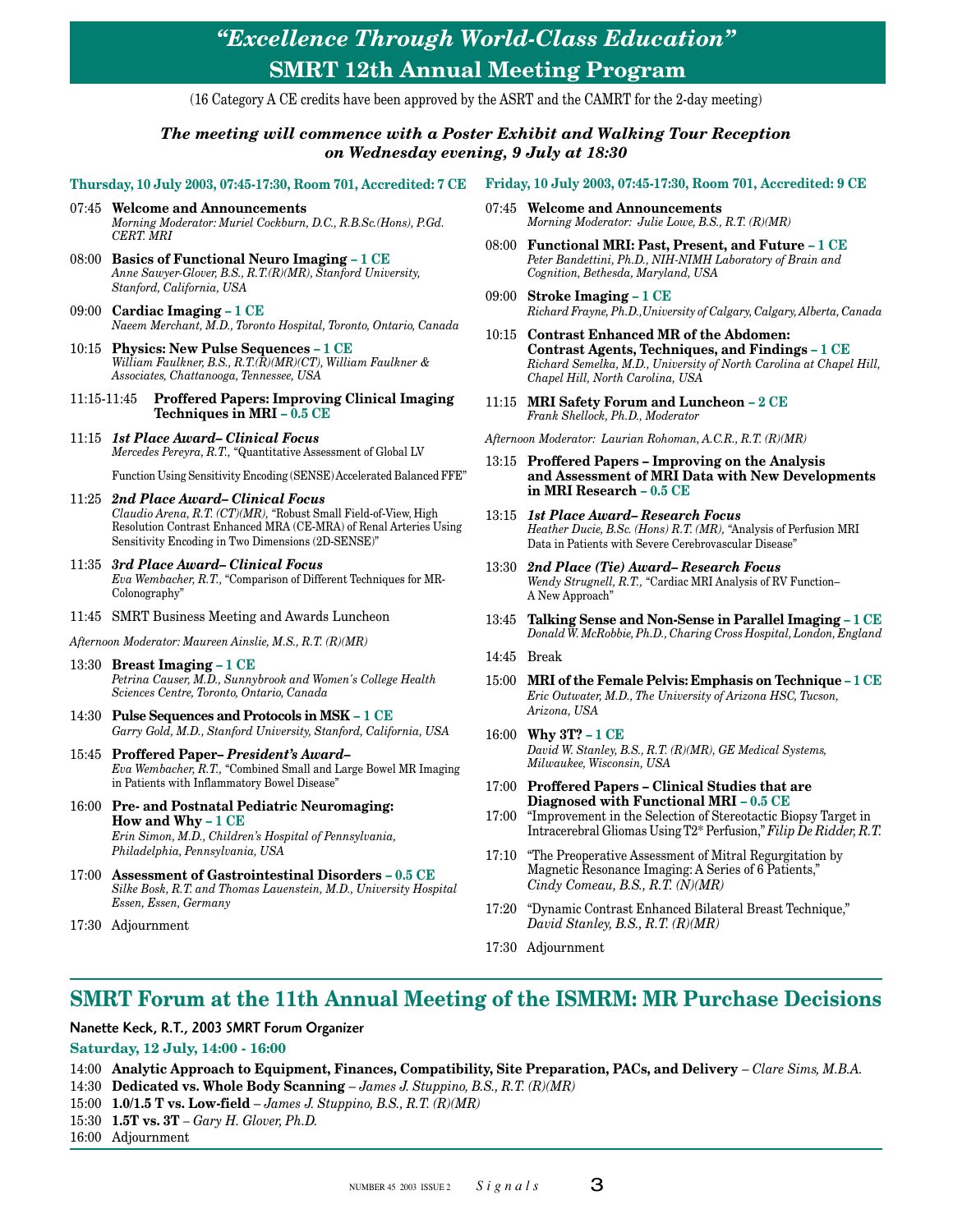

**2003 1st Place Oral Presentation, Clinical Focus–**

### **Quantitative Assessment of Global LV Function Using Sensitivity Encoding (SENSE) Accelerated Balanced FFE**

Mercedes Pereyra<sup>1</sup>, Margit Nemeth<sup>2</sup>, Richard Kacere<sup>2</sup>, Raja Muthupillai<sup>1,3</sup>, Scott D,  $Flamm<sup>1,2</sup>$ 

Departments of Diagnostic Radiology<sup>1</sup> and Cardiology<sup>2</sup>, St Luke's Episcopal Hospital/Texas Heart Institute, Houston, Texas, USA. Philips Medical Systems<sup>3</sup>, Bothell, Washington, USA

#### **Background**

An important and routine component of cardiac MRI is the determination of global LV function. Higher SNR and myocardium to blood contrast offered by the Steady State Free Precession (Balanced FFE, TrueFISP, FIESTA) techniques compared to conventional gradient echo techniques (T1-TFE, SPGR, FLASH), they are now routinely used for assessing global LV function.1,2 Parallel imaging techniques such as SENSE permit trading SNR to gain acquisition speed, without compromising spatial resolution.3 Routine clinical adoption of MRI for the evaluation of heart disease would be facilitated by a rapid assessment of LV function without compromising spatial, temporal, and contrast resolution as well as the accuracy of quantitative evaluation. In this respect, the high SNR intrinsic to the Balanced FFE (bFFE) sequence, makes it a suitable candidate for combining it with a parallel acquisition technique such as SENSE for accelerating conventional LV functional assessment.

#### **Purpose**

The purpose of the study was to quantitatively compare LV function analysis using a conventional multi-slice, multiphase bFFE acquisition with a SENSE accelerated cine bFFE acquisition.

#### **Methods**

*Data Acquisition:* 20 patients (10 M, age 58 +/- 12) referred for MRI assessment of LV function were imaged on a 1.5T commercial imager (Philips Gyroscan NT-Intera) using a 5-element synergy cardiac coil and using Vector-cardiographic gating. Following initial scout images, the bFFE sequence was used to obtain a series of short-axis slices to cover the entire LV (10-14 slices, 8 mm slices, skip 2 mm).

*bFFE:* The acquisition parameters for the bFFE (without SENSE) sequence were: TR/TE/flip=3.4 msec/1.7 msec/55 deg; temporal resolution or cardiac phase interval 36-40 msec; acquired in-plane spatial resolution 1.5-1.75 sq. mm depending on patient size; breath-hold duration: 14 heart beats/slice.

*bFFE with SENSE:* With SENSE, all acquisition parameters including spatial

and temporal resolution were identical to the conventional bFFE cine acquisition above except the following: the number of in-plane phase encoding steps were halved. This reduction in acquisition time per slice permitted collecting two slices per breath-hold using SENSE.

*Reference scan:* Coil sensitivity maps necessary for SENSE reconstruction were acquired using a low-resolution reference scan (9 x 9 x 9 mm) as has been described previously (52 s acquisition duration).3

*Post Processing:* Data were transferred to a post-processing workstation for analysis of LV function. Two observers drew the endo-cardial and epi-cardial contours on



*Figure 1. End diastolic and end systolic volumes using the conventional bFFE, without using SENSE (A and B) and with SENSE (C and D).*



each slice of the LV at end-diastole and end-systole. From these contours, enddiastolic volume (EDV), end-systolic volume (ESV), and left ventricular mass (LVM) were computed using the Simpson's algorithm. From these, derived parameters such as stroke volume (SV=EDV-ESV), and ejection fraction (EF=SV/EDV) were also calculated. The blood to muscle contrast-to-noise ratio (CNR) was also calculated.

*Data Analysis:* The mean and standard deviation were calculated for all parameters. The agreement between the conventional and SENSE bFFE measurements was assessed using Bland and Altman's method.4 Pearson's correlation coefficient (*r)* was calculated for the two techniques. Inter-observer variability was assessed using the Bland-Altman method.

#### **Results**

Representative diastolic and systolic LV short axis bFFE images obtained with and without using SENSE are shown in Figure 1. The EF and LV mass computed using the two techniques were in good agreement (mean bias EF (%): -0.16+/-1.4, mean bias LV mass (gms): 1.7+/-4.2). The limits of agreement (+/- 2SD) between the two techniques were as follows: EF: 2.6 to –2.8, and LV mass: 10.3 to –6.7. The detailed results are shown in Figures 2A and 2B respectively. The Pearson's correlation coefficients (*r2* ) were: 0.99 and 0.97 for the evaluation of EF and LV mass respectively. The inter-observer variablilty between the two readers as determined by the Bland/Altman analysis was as follows: mean bias EF (%): conventional: -0.4+/-3.2; SENSE: 0.15+/-3.0; mean bias LV mass (grams): conventional: 8.0+/-6.8; SENSE:  $4.6 + (-8.3$ . With SENSE, the scan time was reduced by 40%, compared to without. Note that the scan time reduction is not 50% as might be expected, because the time for completion of the reference scan is included in the SENSE bFFE total acquisition time. As expected, the blood-to-muscle CNR was virtually identical between the two techniques, viz., 50.1+/-39.8 with conventional bFFE and 50.4 +/- 48.4 when using SENSE.



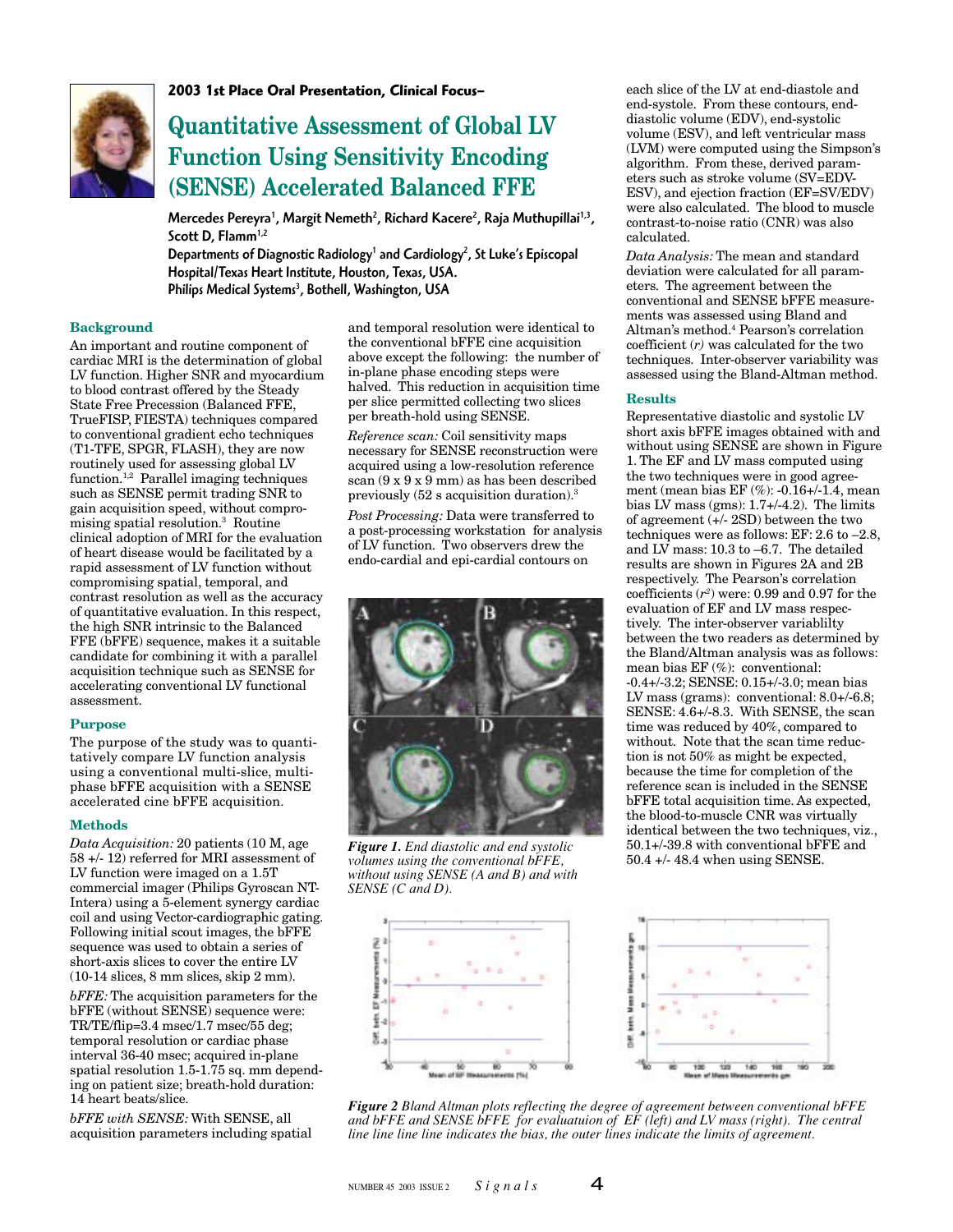#### **Discussion**

The main findings of this study are as follows: (a) it is possible to combine SENSE with conventional bFFE cine acquisition and reduce total cine acquisition time by 40%, and (b) this scan time reduction does not impose any compromise on spatial resolution, temporal resolution, blood-to-muscle CNR, or the accuracy of quantitative data used for LV function assessment.

#### **Conclusion**

It is feasible to combine SENSE with bFFE to shorten the MRI acquisition times associated with the assessment of LV function.

#### **References**

1. Carr JC, Simonetti O, et al. Cine MR angiography of the heart with segmented true fast imaging with steady-state precession. *Radiology* 2001; **219:**828-834.

#### **2003 1st Place Oral Presentation, Research Focus–**

### **Analysis of Perfusion MRI Data in Patients with Severe Cerebrovascular Disease**

H. Ducie, F. Calamante, V. Ganesan, F.J. Kirkham, D.G. Gadian, A. Connelly Institute of Child Health, and Great Ormond Street Hospital for Children, London, U.K.

#### **Purpose**

Dynamic susceptibility contrast (DSC) MRI allows non-invasive investigation of perfusion of brain tissue. This involves the analysis of a transient loss of signal from brain tissue that is associated with the passage through the capillary bed of a narrow bolus of Gd-DTPA contrast agent. Due to the increasingly widespread availability of the software and hardware required to perform and analyze perfusion MRI, this technique is becoming more readily incorporated into the clinical evaluation of patients with acute stroke or chronic cerebral ischaemia. However, interpretation of DSC MRI data is not straightforward in all patients. Ideally accurate maps of cerebral blood flow (CBF), cerebral blood volume (CBV) and mean transit time (MTT) would be generated. For CBF calculation we need a measure of the shape of the bolus of Gd-DTPA contrast agent that arrives at the brain. This is called the arterial input function (AIF), and is typically measured in a large artery. In patients with cerebrovascular disease and other forms of occlusive large vessel disease, delay and dispersion of the bolus between the artery where the AIF is measured and any given region of interest (ROI) can introduce a large underestimation of CBF. In cases where there are delays and dispersions, the CBF maps cannot be trusted. An alternative method needs to be used, such as the quantitative analysis of "summary parameters" (i.e. parameters such as bolus arrival time (BAT) that can be obtained directly from the Gd-DTPA concentration time curve) which provide indirect measures of perfusion. The aim of this study is to indicate the possible source of error in the analysis of MRI CBF data, and to investigate the potential clinical

applicability of alternative summary parameters in a group of patients with severe cerebrovascular disease.

#### **Method**

All patients in this study had angiographically confirmed moyamoya syndrome (MMS), which is a cerebrovascular disorder with terminal internal carotid artery (ICA) occlusion and formation of basal collateral vessels. The patients were classified according to their clinical symptoms into 3 categories: patients who were clinically stable (category A), patients with occasional transient-ischaemic attacks (TIA's) (category B), and patients who had TIA's occurring more than once a month (category C). All patients underwent MR examination on a 1.5-T Siemens Vision system. DSC MRI was performed using a spin-echo EPI sequence. Six slices were acquired, with one slice including the middle cerebral artery (MCA) to enable estimation of the AIF. The DSC MRI data were analyzed in 3 different ways. The first method is known as deconvolution, which uses information from the tissue signal change with time and from the AIF to generate maps of CBF. These data were assessed for the presence of bolus arrival delay. The second method is by visual analysis of summary parameter maps. The third method was quantitative regional analysis of summary parameters. A ROI in the cerebellum was used as a reference, generating a series of difference parameters (e.g. $\triangle DTTP$  is the difference between the time to peak (TTP) in a given region and that in the cerebellum). The noninfarcted tissue was divided into three categories:  $\triangle$ TTP values from 0-5, 5-10, and 10-15 seconds, allowing a more robust calculation of the various summary parameters. Mean values of TTP, bolus arrival time (BAT), peak area (PA), and

- 2. Plein S, Bloomer TN, et al. Steady-state free precession magnetic resonance imaging of the heart…. *J Magn. Reson. Imaging* 2001; **14:**230-236.
- 3. Pruessmann KP, Weiger M, Scheidegger MB, Boesiger P. SENSE: sensitivity encoding for fast MRI. *Magn. Reson. Med.* 1999; **42,** 952-962.
- 4. Bland JM, Altman DG. Statistical methods for assessing agreement between two methods of clinical measurement. *Lancet* 1986; **1:**307-310.

peak width (PW) were calculated and referenced to the corresponding values in the cerebellum. The resulting relative values were used to investigate the relationship between these parameters and clinical symptoms.

#### **Results**

Thirteen children and young adults were studied. Five patients were in category A, 3 in category B, and 5 in category C. The deconvolution method showed large bilateral abnormalities in all cases, but all had significant delay (up to 7secs), and therefore the CBF maps were considered unreliable. Visual assessment of summary parameters also showed abnormalities in all cases, but not related to clinical category. Quantitative assessment indicated that various summary parameters showed large abnormalities, which tended to be more severe in patients in category C. These latter patients showed very prolonged  $\Delta$ BAT,  $\Delta$ TTP, and  $\Delta$ PW; however the only parameter exclusive to this category was  $\Delta$ PW. All 5 patients in category C had a  $\Delta$ PW >5 seconds, differentiating the most clinically unstable patients from the rest. It is important to note that, although our data suggest that  $\Delta$ PW is a good discriminator, sample size was not sufficient to determine the sensitivity and specificity of this classification, and the threshold criterion may need refinement.

#### **Conclusions**

In conclusion, DSC MRI provides a method for the evaluation of regional cerebral perfusion in patients with severe cerebrovascular disease, with useful clinical applications. However, the technical limitations of perfusion maps obtained from deconvolution in the presence of significant delays in bolus arrival make interpretation of the CBF data unreliable in patients with severe cerebrovascular disease. In such patients, it is therefore essential that CBF maps be checked for delays to avoid misinterpretation. As an alternative, the findings in this study suggest that the use of quantitative regional analysis of summary parameters can provide clinically useful information in those patients with severe cerebrovascular disease in whom CBF maps cannot be used.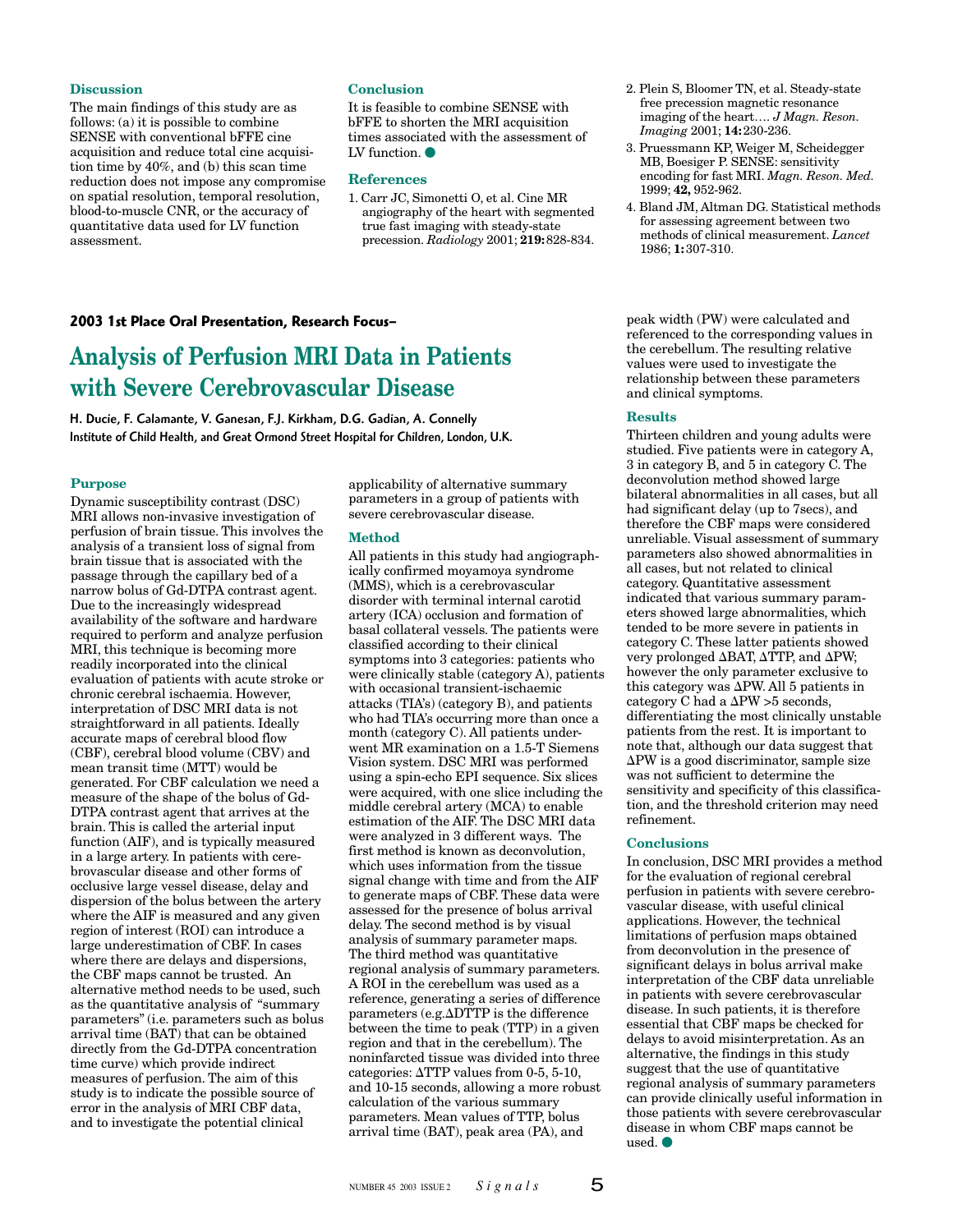### **The Art of Coil Selection at Low Field**

Wm. Faulkner, B.S., R.T. (R)(MR)(CT)

This article represents the views of its author only and does not reflect those of the International Society for Magnetic Resonance in Medicine and are not made with its authority or approval.



**Some SNR** don't you? Unfortunately, SNR is,<br>Some SNR don't you? Unfortunately, SNR is, ou pay a good price for an MR unit (at least \$800,000 or so) and you expect among other things, field strength dependent. I love to hear people (we will assume they are smart people for the sake of decorum) say, "This 0.35 T system will give you high field image quality and short scan times." Actually, my favorite one I heard someone (in sales

believe it or not) say some years ago was something like this, "With our coils, a 0.35 T system has a much higher effective field strength." What, pray tell, is "effective field strength?" I can't find it in any of my reference books and I don't remember it being on the MR registry.

All joking aside, coils do make a huge difference at any field strength. At lower field strengths, they are a very important and powerful source of SNR. Interestingly enough, there is some benefit to using the types of coils required on a vertical field system. Vertical field systems require a solenoid coil design. All else being equal, a solenoid coil is approximately 40% more efficient than a planar (flat) coil of the same size.

With any system, the smaller the coil you use, the higher the SNR. The only problem with a small coil is the small area of coverage. One thing to keep in mind when dealing with solenoid coils is that if you imagine a sphere within the volume of the coil, that will represent the area of coverage (see Figure 1).



*Figure 1. Illustrates the coverage obtained when using a solenoid coil.*

One way in which vendors have increased the area of coverage while using smaller coil elements is by the use of phased-array coils (see Figure 2). These types of coils are now available on most vertical field systems. However, they do not provide the same SNR benefit as their horizontal field cousins. With vertical field systems, the coils must encompass the patient (solenoid design). So basically, the larger the patient, the larger the coil which results in reduced SNR.

What vertical-field phased-array coils do provide is improved coverage in the z-axis (head-to-foot). This is most useful when scanning one of the most dreaded exams on a



*Figure 2. An example of a phased-array coil designed for a vertical field system and a sample image acquired with such a coil at 0.35 T.*

vertical field system; thoracic spine. With the CTL array coils, one can acquire the large FOV image, which includes the entire cervical spine, so the vertebral bodies can be counted. The FOV center can then be adjusted to center lower over the thoracic spine. This can be accomplished just like on the vertical field systems without physically moving the patient and/or the coil. An additional benefit of these coils is one can acquire body studies without the signal dropping off toward the ends of the FOV.

The bottom line is that coils provide one thing – SNR. When scanning at lower field, you can't have too many coils.  $\bullet$ 

$$
-6\,
$$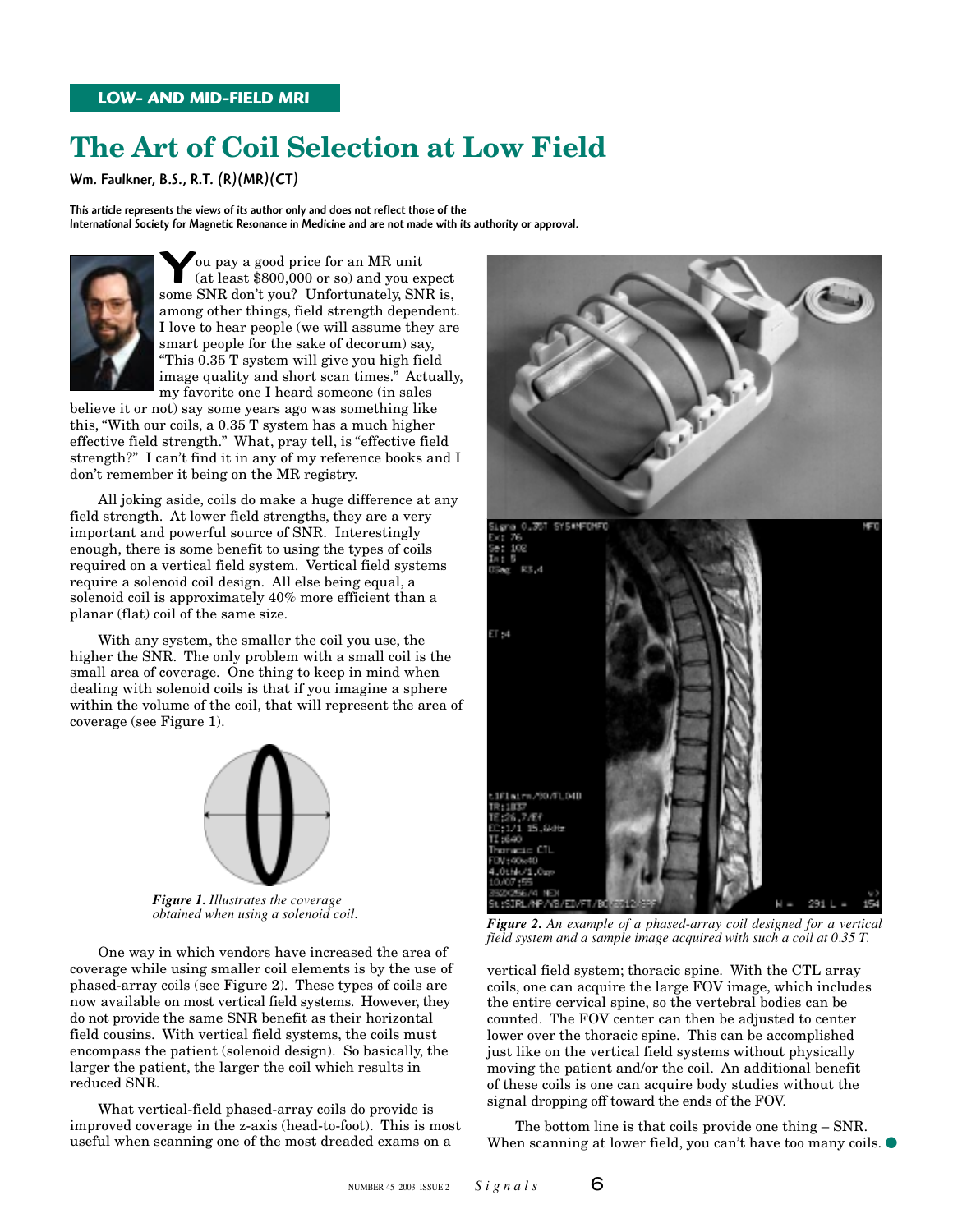### **MR Safety and Body Piercing Jewelry**

Frank G. Shellock, Ph.D., Adjunct Clinical Professor of Radiology, University of Southern California; Founder, Institute for Magnetic Resonance Safety, Education, and Research; President, Magnetic Resonance Safety Testing Services, Los Angeles, California, USA www.MRIsafety.com www.IMRSER.org

This article represents the views of its author only and does not reflect those of the International Society for Magnetic Resonance in Medicine and are not made with its authority or approval.



R itual or decorative body piercing is increasing in popularity. Different types of materials are used to make body piercing jewelry including ferromagnetic metals, nonferromagnetic metals, as well as non-

metallic materials. Obviously, the presence of body piercing jewelry that is ferromagnetic may present a problem for a patient referred for a magnetic resonance (MR) procedure or an individual in the MR environment. Other MR-related hazards may also exist for patients with body piercing jewelry made from electrically conductive materials.

Risks include uncomfortable sensations from movement or displacement that may be mild-to-moderate depending on the site of the body piercing and the ferromagnetic qualities (e.g., mass, degree of magnetic susceptibility, etc.) of the piercing jewelry. In extreme cases, a serious injury may occur due to adverse interactions between the ferromagnetic jewelry and the MR system. In addition, for body piercing jewelry made from electrically conducting materials, there is a theoretical possibility of MRI-related heating that could cause burns.

Because of potential MR safety issues, metallic body piercing jewelry should be removed prior to entering the MR environment. However, patients or individuals with body piercings are often reluctant to remove their jewelry or other objects for a variety of reasons.

Therefore, if it is not possible to remove metallic body jewelry or other similar objects used for piercings, the patient or individual should be informed regarding the potential risks. In addition, if the body piercing jewelry is made from ferromagnetic material, some means of stabilization (e.g., application of adhesive tape or bandage) should be used to prevent movement or displacement. To prevent potential heating of body piercing jewelry made from conductive materials, gauze, tape, or other similar material should be used to wrap the body piercing jewelry in order to insulate it (i.e., prevent contact) from the underlying skin. This insulation should be a minimum of 1-cm in thickness.

The patient should be instructed to immediately inform the MR system operator if any heating or other unusual sensation occurs in association with the body piercing jewelry during the MR procedure. As always, the patient should be continuously during the MR examination to ensure safety.

#### **Pertinent Reference**

http://www.mrisafety.com





... is published by the International Society for Magnetic Resonance in Medicine, 2118 Milvia Street, Suite 201, Berkeley, CA 94704, USA.

*Signals* **is produced quarterly for the benefit of the SMRT membership. In addition to this printed copy of** *Signals***, an electronic version is available to members on the SMRT Website. Remember to check the website often for updates and features that are important to you. http://www.ismrm.org/smrt**

#### **PUBLICATIONS COMMITTEE:**

Kelly Baron, B.S.R.T. (MR), *Publications Committee Chair* Julie Strandt-Peay, B.S.M., R.T. (R)(MR), *Newsletter Editor* Cindy R. Comeau, B.S., R.T. (N)(MR) William Faulkner, B.S., R.T. (R)(MR)(CT) C.N.M.T. Robin Greene-Avison, R.T. (N)(MR) C.N.M.T. Maureen N. Hood, B.S.N., R.N., R.T. (R)(MR) John A. Koveleski, R.T. (R)(MR) John Posh, A.S., R.T. Anne M. Sawyer-Glover, B.S., R.T. (R)(MR)

#### **OFFICERS:**

**President:** John A. Koveleski, R.T. (R)(MR)

**President-Elect:** Maureen Ainslie, M.S., R.T. (R)(MR)

**Past-President:** Heidi Berns, M.S., R.T. (R)(MR)

**Secretary:** William Faulkner, B.S., R.T. (R)(MR) (CT)

**Treasurer:** Anne M. Sawyer-Glover, B.S., R.T. (R)(MR)

ISMRM Executive Director: Jane Tiemann

ISMRM Associate Executive Director: Jennifer Olson

ISMRM Publications Manager, Design and Layout: Sheryl Liebscher

© 2003 by International Society for Magnetic Resonance in Medicine Phone: +1 510 841 1899 Fax: +1 510 841 2340 E-mail: smrt@ismrm.org

SMRT Web Page: http://www.ismrm.org/smrt